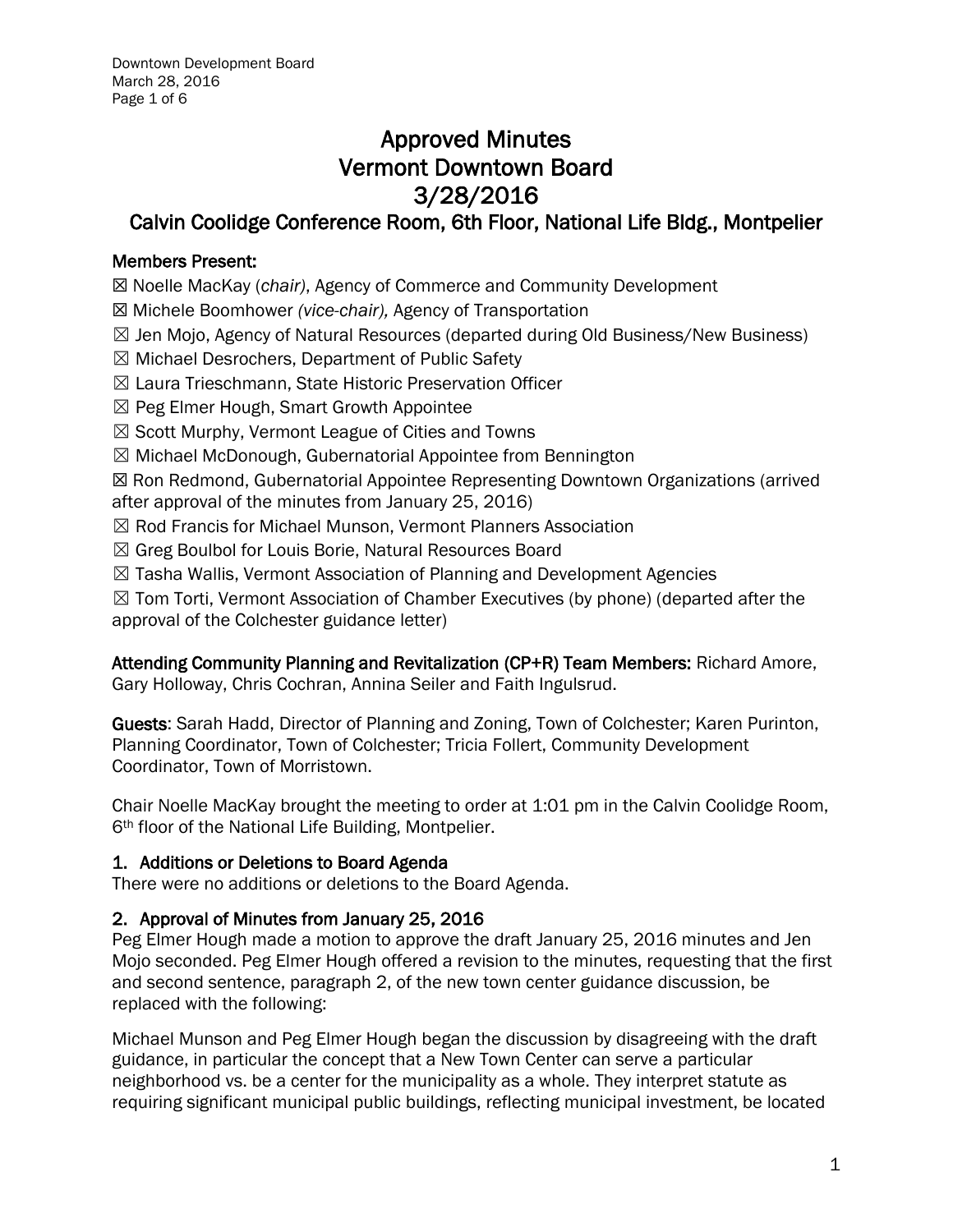Downtown Development Board March 28, 2016 Page 2 of 6

in the New Town Center and that those building should have a prominent physical presence, including being open to the public used by the public, and "not something that can be blown away in high wind."

A roll call vote was taken. Ayes: Jen Mojo, Laura Trieschmann, Michael Desrochers, Michael McDonough, Michele Boomhower, Peg Elmer Hough, Scott Murphy, Tasha Wallis, and Tom Torti. Abstained: Greg Boulbol, Rod Francis, and Noelle MacKay abstained. The motion carried.

## 3. Public Comment Period

Noelle MacKay opened the meeting to public comment: there were no comments.

## 4. Village Center Designation – 9 – Richard Amore

## New Applications (2)

## Arlington Village Center

Richard presented the complete application for village center designation for Arlington village center. He described recent revitalization efforts including reconstructed sidewalks across from the Town Hall, the purchase of a private water company, and completion of an updated municipal plan. The application is complete and staff recommends approval of the application for village center designation.

Tom Torti made a motion to approve village center designation for Arlington village center and Michael McDonough seconded. A roll call vote was taken. Ayes: Greg Boulbol, Jen Mojo, Laura Trieschmann, Michael Desrochers, Michael McDonough, Michele Boomhower, Rod Francis, Ron Redmond, Peg Elmer Hough, Scott Murphy, Tasha Wallis, Tom Torti, and Noelle MacKay. The motion carried.

## East Arlington Village Center

Richard presented the complete application for village center designation for East Arlington village center. He described recent revitalization efforts including the rebuilding of a retaining wall along Fayville Branch and completion of an updated municipal plan. The application is complete and staff recommends approval of the application for village center designation.

Michael McDonough made a motion to approve village center designation for East Arlington village center and Jen Mojo seconded. A roll call vote was taken. Ayes: Greg Boulbol, Jen Mojo, Laura Trieschmann, Michael Desrochers, Michael McDonough, Michele Boomhower, Rod Francis, Ron Redmond, Peg Elmer Hough, Scott Murphy, Tasha Wallis, Tom Torti, and Noelle MacKay. The motion carried.

## Renewal Applications (5)

## Enosburg Falls Village Center

Richard presented the complete application for renewal of village center designation for Enosburg Falls village center. The designated boundary was not altered and the map was updated to meet program standards. Staff recommends proceeding with approval of the application for renewal of the village center designation for Enosburg Falls.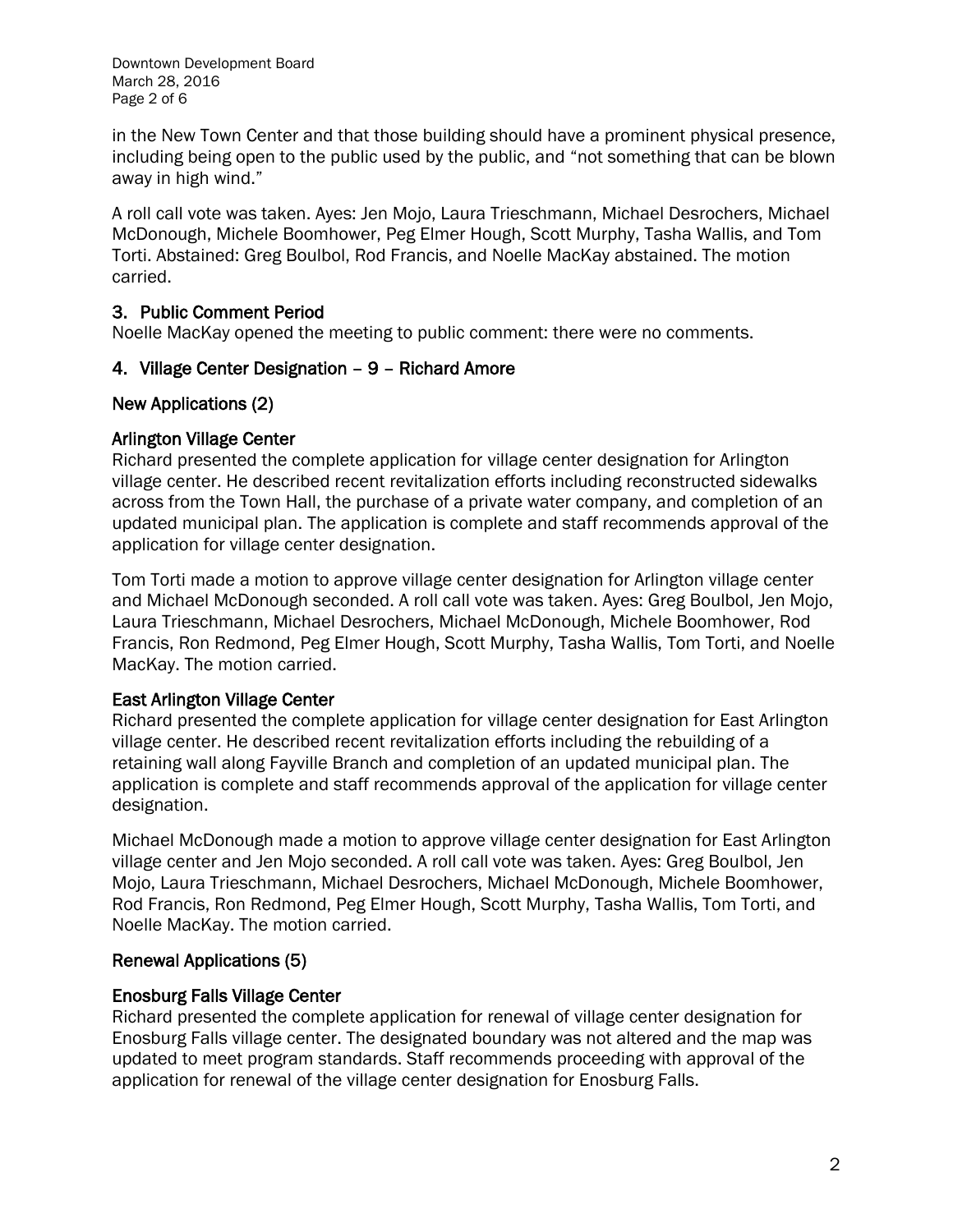Downtown Development Board March 28, 2016 Page 3 of 6

Peg Elmer Hough made a motion to approve renewal of village center designation for Enosburg Falls village center and Tasha Wallis seconded. A roll call vote was taken. Ayes: Greg Boulbol, Jen Mojo, Laura Trieschmann, Michael Desrochers, Michael McDonough, Michele Boomhower, Rod Francis, Ron Redmond, Peg Elmer Hough, Scott Murphy, Tasha Wallis, Tom Torti, and Noelle MacKay. The motion carried.

Michael McDonough noted that should the town choose to amend the boundary that the Board, based on more recent practice, would desire to expand the boundary to include properties on both sides of Village Drive. Richard noted that the town has expressed some interest in amending the boundary to include a new bed and breakfast business and that the Board recommendation would be relayed to the community.

#### Hardwick Village Center

The complete application for renewal of village center designation for Hardwick village center was presented to the Board. The designated boundary was not altered and the map was updated to meet program standards. Staff recommends proceeding with approval of the application for renewal of the village center designation for Hardwick village center. Staff noted that the community is actively working to build the capacity and support needed for a downtown designation.

Peg Elmer Hough made a motion to approve renewal of village center designation for Hardwick village center and Scott Murphy seconded. A roll call vote was taken. Ayes: Greg Boulbol, Jen Mojo, Laura Trieschmann, Michael Desrochers, Michael McDonough, Michele Boomhower, Rod Francis, Ron Redmond, Peg Elmer Hough, Scott Murphy, Tasha Wallis, Tom Torti, and Noelle MacKay. The motion carried.

#### Putney Village Center

The complete application for renewal of village center designation for Putney village center was presented to the Board. The designated boundary was not altered and the map was updated to meet program standards. Staff recommends proceeding with approval of the application for renewal of the village center designation for Putney village center.

Peg Elmer Hough made a motion to approve renewal of village center designation for Putney village center and Rod Francis seconded. A roll call vote was taken. Ayes: Greg Boulbol, Jen Mojo, Laura Trieschmann, Michael Desrochers, Michael McDonough, Michele Boomhower, Rod Francis, Ron Redmond, Peg Elmer Hough, Scott Murphy, Tasha Wallis, Tom Torti, and Noelle MacKay. The motion carried.

## Royalton Village Center

The complete application for renewal of village center designation for Royalton village center was presented to the Board. The designated boundary was not altered and the map was updated to meet program standards. Staff recommends proceeding with approval of the application for renewal of the Village Center designation for Royalton.

Jen Mojo made a motion to approve renewal of village center designation for Royalton village center and Michael McDonough seconded. A roll call vote was taken. Ayes: Greg Boulbol, Jen Mojo, Laura Trieschmann, Michael Desrochers, Michael McDonough, Michele Boomhower, Rod Francis, Ron Redmond, Peg Elmer Hough, Scott Murphy, Tasha Wallis, Tom Torti, and Noelle MacKay. The motion carried.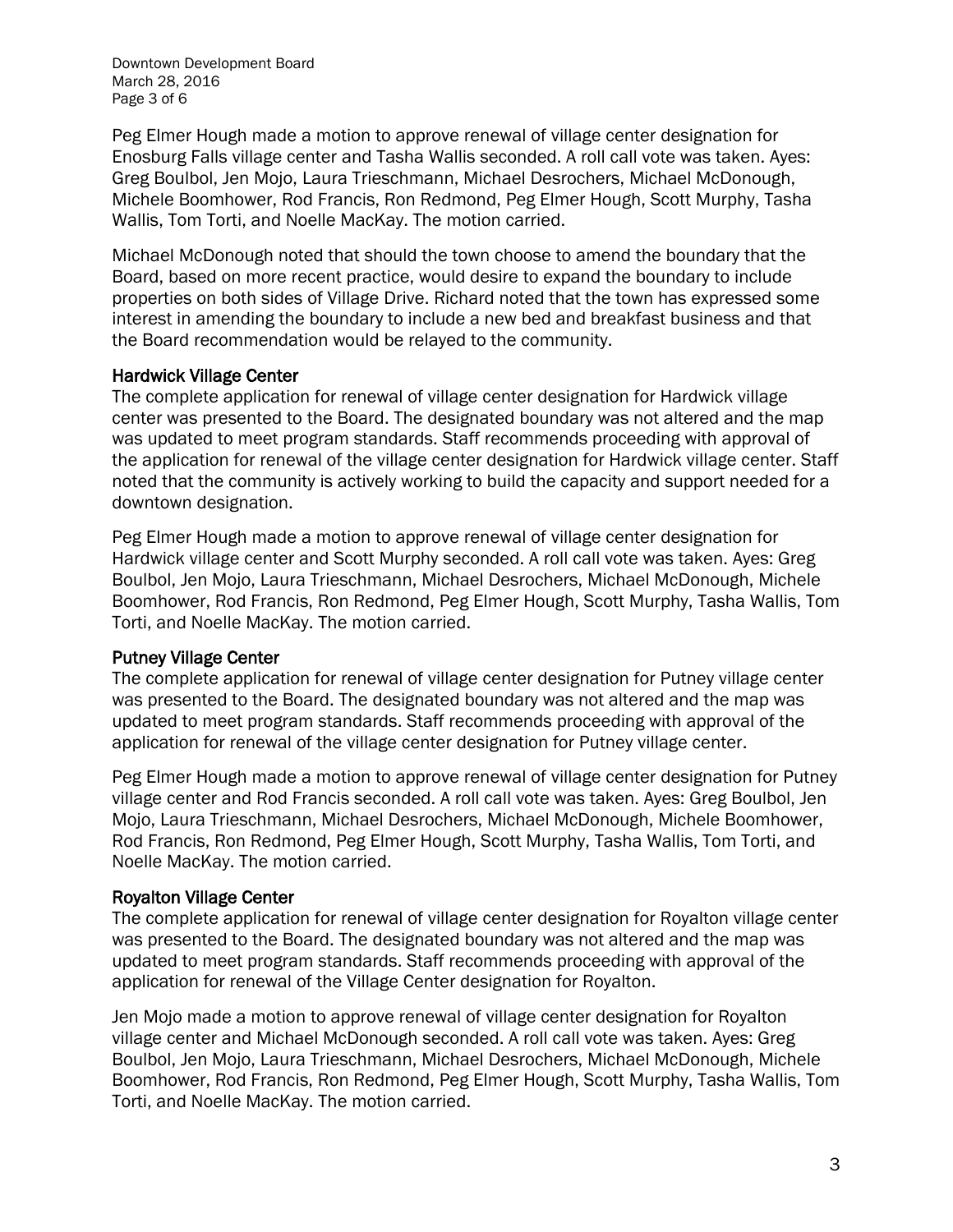Downtown Development Board March 28, 2016 Page 4 of 6

## South Royalton Village Center

The complete application for renewal of village center designation for South Royalton village center was presented to the Board. The designated boundary was not altered and the map was updated to meet program standards. Staff recommends proceeding with approval of the application for renewal of the village center designation for South Royalton.

Tasha Wallis made a motion to approve renewal of village center designation for South Royalton village center and Tom Torti seconded. A roll call vote was taken. Ayes: Greg Boulbol, Jen Mojo, Laura Trieschmann, Michael Desrochers, Michael McDonough, Michele Boomhower, Rod Francis, Ron Redmond, Peg Elmer Hough, Scott Murphy, Tasha Wallis, Tom Torti, and Noelle MacKay. The motion carried.

## De-Designations (2)

## West Dover Village Center

Dover's Town Plan does not currently meet statutory requirements and therefore an application for renewal of village center designation was not submitted. The town is working to update their plan and intends to reapply for designation in the summer of 2016. Staff recommends that the Board proceed with de-designation.

Scott Murphy made a motion to de-designate West Dover village center and Rod Francis seconded. A roll call vote was taken. Ayes: Greg Boulbol, Jen Mojo, Laura Trieschmann, Michael Desrochers, Michael McDonough, Michele Boomhower, Rod Francis, Ron Redmond, Peg Elmer Hough, Scott Murphy, Tasha Wallis, Tom Torti, and Noelle MacKay. The motion carried.

## Peru Village Center

Peru's Town Plan does not currently meet statutory requirements and therefore an application for renewal of village center designation was not submitted. The town is working to update their plan and intends to reapply for designation in the summer of 2016. Staff recommends that the Board proceed with de-designation.

Rod Francis made a motion to de-designate Peru village center and Michele Boomhower seconded. A roll call vote was taken. Ayes: Greg Boulbol, Jen Mojo, Laura Trieschmann, Michael Desrochers, Michael McDonough, Michele Boomhower, Rod Francis, Ron Redmond, Peg Elmer Hough, Scott Murphy, Tasha Wallis, Tom Torti, and Noelle MacKay. The motion carried.

## 5. Colchester New Town Center Discussion

At the November 2015 Board meeting, the town submitted a one-year progress report as required by the renewal approval from December 1, 2014, which included the executed April 2015 lease agreement for a new public information center and information about staffing, hours of operation, and the activities and uses in the building. In response to the one-year progress report the Board expressed ongoing concern regarding the town's ability to meet the requirement for public and civic buildings  $(24 \text{ V.S.A} \text{S} 2793b)$  and requested that department staff draft guidance for the community regarding this requirement. At the January 25, 2016 meeting the Board reviewed and discussed the drafted general guidance and a letter to the Town of Colchester and requested that staff continue to work with the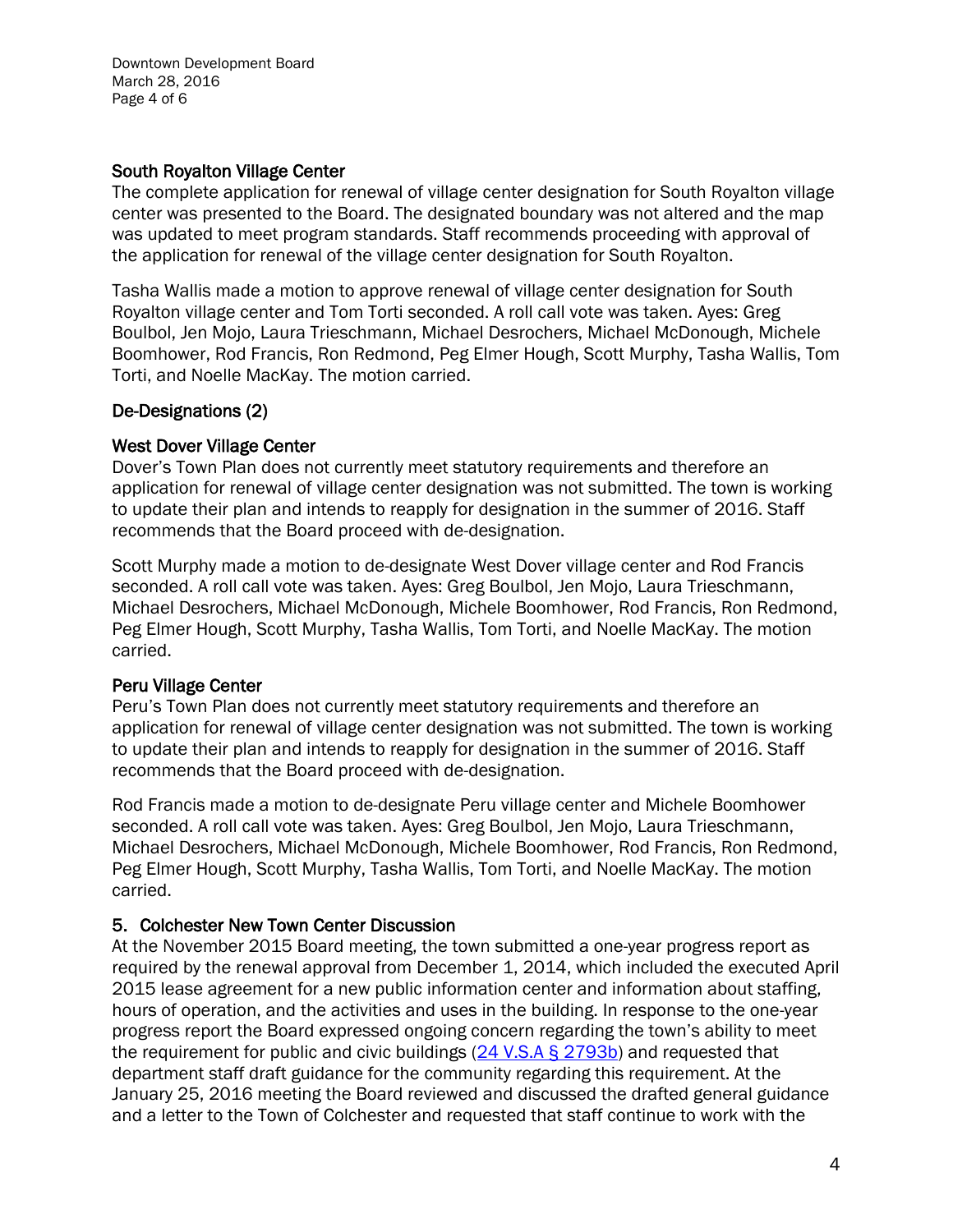Downtown Development Board March 28, 2016 Page 5 of 6

town to identify a range of options to include in a revised guidance letter which lays out the expectations for the 2019 new town center designation renewal.

Noelle MacKay provided Board members with a brief overview and noted that the community has made significant efforts to address Board concerns and that the intention of today's discussion is to focus on how best to communicate to the community what the Board's expectations will be at the next designation renewal. Michele Boomhower made a motion to accept the letter drafted to the Town of Colchester, outlining the Board's expectations regarding the civic and public buildings requirement and Rod Francis seconded. Michele began the discussion by noting that the town has invested significant resources in providing sewer and water services to this area and is clearly working to accommodate and plan for future growth. Peg Elmer Hough expressed concern regarding the possible misapplication of this interpretation in other municipalities that apply for new town center designation. Additionally, she noted that the original intent of the new town center designation has been whittled down. Other Board members disagreed but acknowledged there were failed communications about this designation over the years. They also recognized the steps Colchester has already taken to address Board concerns. Michael McDonough expressed concern with the town's ability to meet the requirements stated in the letter by the November 2019 renewal date due to the length of time it often takes to construct a civic building.

A roll call vote was taken. Ayes: Greg Boulbol, Jen Mojo, Laura Trieschmann, Michael Desrochers, Michael McDonough, Michele Boomhower, Rod Francis, Ron Redmond, Scott Murphy, Tasha Wallis, Tom Torti, and Noelle MacKay. Nays: Peg Elmer Hough. The motion carried.

## 6. Downtown Transportation Fund Grant Sample Scoring – Gary Holloway

In preparation for the upcoming round of Downtown Transportation Fund grant applications, the Board reviewed and scored a sample application. Members discussed the scoring process and the application guidelines and requirements. Numerous suggestions and points of clarification were offered to improve next year's application guidelines and competitive criteria. For next month's meeting members requested information about the projects funded in the last five years, information about geographic distribution, project readiness, and a clarification of the policy for members scoring applications from their own community.

#### 7. Old Business/New Business

- Planning Manual: Noelle announced that the new Planning Manual for Vermont municipalities is complete and includes a module on [The Municipal Plan](http://accd.vermont.gov/sites/accd/files/PlanningManualModule1low.pdf) and [State](http://accd.vermont.gov/sites/accd/files/PlanningManualModule2low.pdf)  [Designation Programs.](http://accd.vermont.gov/sites/accd/files/PlanningManualModule2low.pdf) The project included participation from over 300 stakeholders at the state, regional and local levels. Staff is now working with Bolton and several other communities as they use the manual to create more useful and innovative town plans. Noelle gave special thanks to DHCD staff, and in particular John Adams for his work in developing the manual.
- Bradford Downtown Designation: Bradford is planning to downgrade their downtown designation, which was due for renewal in February and is currently on 90-day suspension, to a village center designation. The decision was made by the community as they have struggled to build the necessary capacity and financial support to maintain the downtown organization and designation.